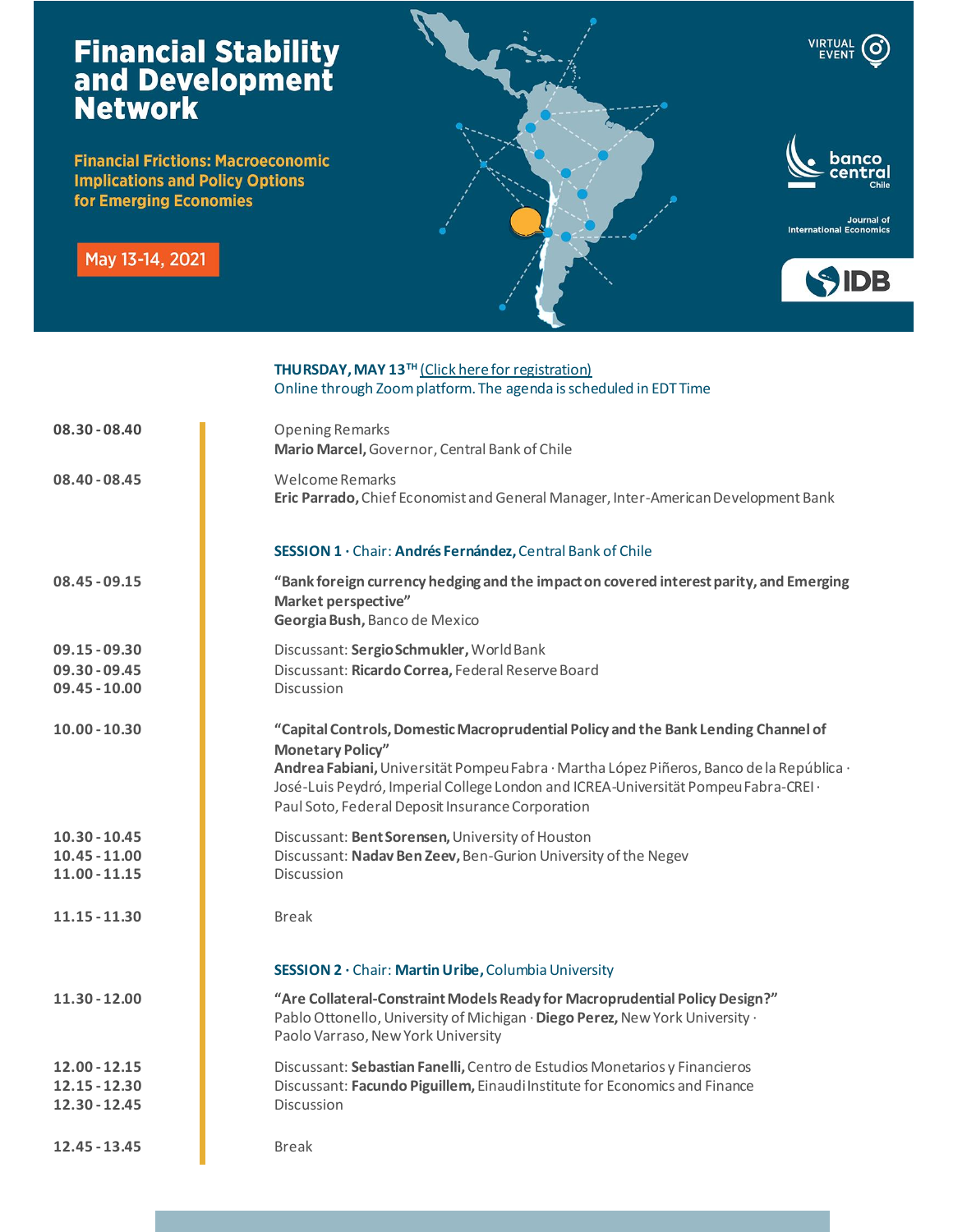|                                                   | SESSION 3 · Chair: Enrique Mendoza, University of Pennsylvania                                                                                                                  |
|---------------------------------------------------|---------------------------------------------------------------------------------------------------------------------------------------------------------------------------------|
| 13.45 - 14.15                                     | "Macroprudential Leakages"<br>Julien Bengui, Bank of Canada · Javier Bianchi, Federal Reserve Bank of Minneapolis                                                               |
| $14.15 - 14.30$<br>14.30 - 14.45<br>14.45 - 15.00 | Discussant: Paulina Restrepo-Echavarria, Federal Reserve Bank of St. Louis<br>Discussant: Roberto Chang, Rutgers University<br><b>Discussion</b>                                |
| $15.00 - 15.15$                                   | <b>Break</b>                                                                                                                                                                    |
|                                                   | <b>SESSION 4 · Chair: Victoria Nuguer, IDB</b><br>Special Session "Mentoring Program FSD - IDB Call for Proposals"                                                              |
| $15.15 - 15.45$                                   | "External shocks and FX intervention policy in emerging economies"<br>David Florián, Banco Centralde Reserva del Perú · Alex Carrasco, Massachusetts<br>Institute of Technology |
| $15.45 - 16.15$                                   | "Welfare Effects of Capital Controls"<br>Eugenia Andreasen, Universidad de Chile · Sofía Bauducco, Central Bank of Chile ·<br>Evangelina Dardati, Centro de Estudios Públicos   |
| 17.00 - 18.00                                     | Virtual Gathering - Closed Session                                                                                                                                              |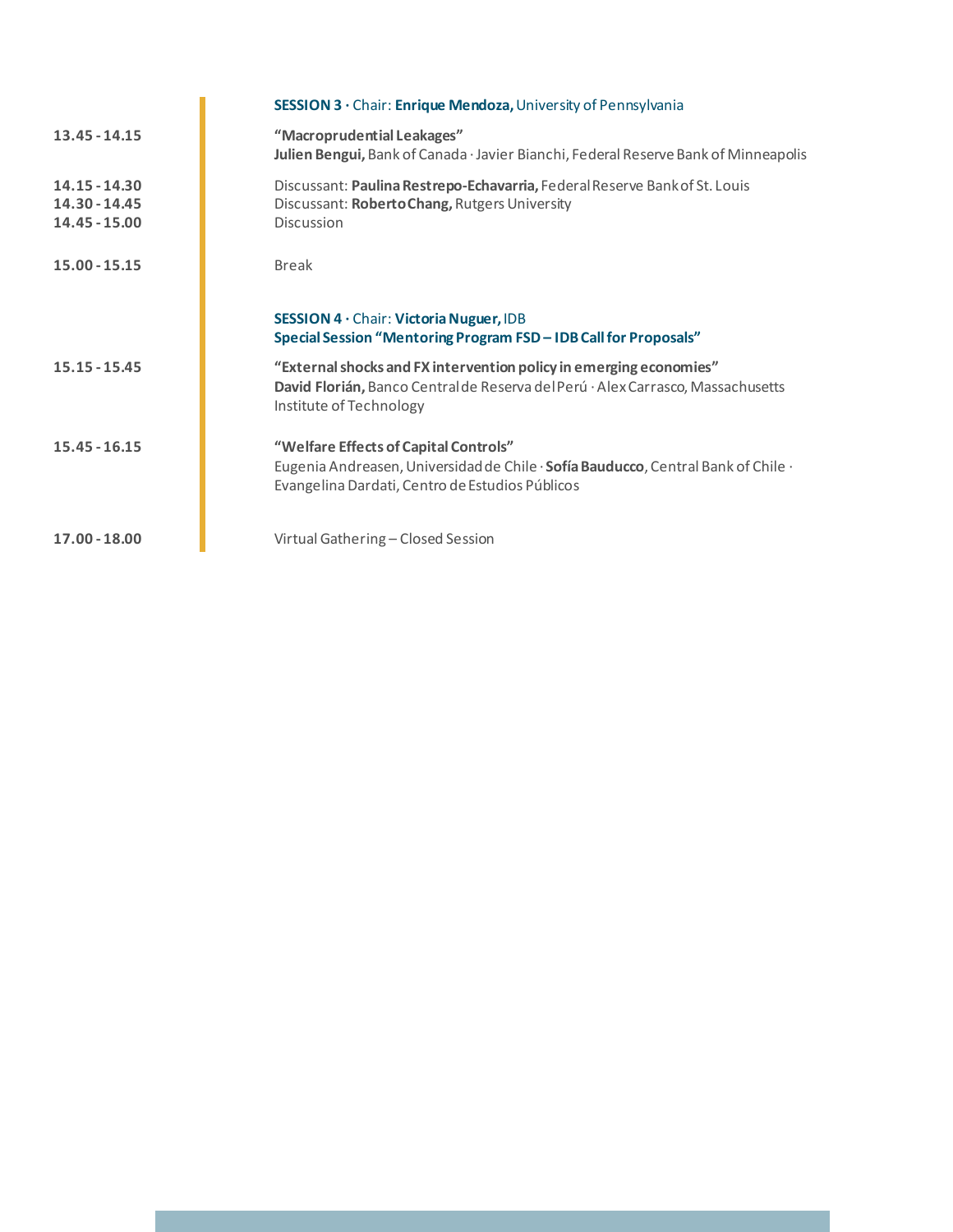## **Financial Stability<br>and Development<br>Network**

**Financial Frictions: Macroeconomic Implications and Policy Options** for Emerging Economies

May 13-14, 2021



Journal of<br>International Economics



## **FRIDAY, MAY 14<sup>TH</sup>** [\(Click here for registration\)](https://iadb-org.zoom.us/meeting/register/tJYkd-ugrTojE9BWRo3USTIW8eHuy0R3kqTN) Online through Zoom platform. The agenda is scheduled in EDT Time

|                                                       | SESSION 5 · Chair: Joaquín Vial, Central Bank of Chile                                                                                                                                                           |
|-------------------------------------------------------|------------------------------------------------------------------------------------------------------------------------------------------------------------------------------------------------------------------|
| $08.30 - 09.00$                                       | "International Reserves and Central Bank Independence"<br>Agustin Samano, University of Minnesota and Federal Reserve Bank of Minneapolis                                                                        |
| $09.00 - 09.15$<br>$09.15 - 09.30$<br>$09.30 - 09.45$ | Discussant: Leonardo Martinez, International Monetary Fund<br>Discussant: Philippe Bacchetta, University of Lausanne<br>Discussion                                                                               |
| $09.45 - 10.15$                                       | "Sovereign Spreads and the Effects of Fiscal Austerity"<br>Diego Anzoategui, Rutgers University                                                                                                                  |
| $10.15 - 10.30$<br>$10.30 - 10.45$<br>$10.45 - 11.00$ | Discussant: Juan Carlos Hatchondo, Western University<br>Discussant: Ignacio Presno, Federal Reserve Board<br>Discussion                                                                                         |
| $11.00 - 11.15$                                       | <b>Break</b>                                                                                                                                                                                                     |
|                                                       | SESSION 6 · Chair: Alberto Naudon, Central Bank of Chile                                                                                                                                                         |
| $11.15 - 11.45$                                       | "Reserve Accumulation, Growth and Financial Crises"<br>Gianluca Benigno, Federal Reserve Bank of New York, London School of Economics and CEPR ·<br>Luca Fornaro, CREI and CEPR · Martin Wolf, Vienna University |
| $11.45 - 12.00$<br>$12.00 - 12.15$                    | Discussant: Cesar Sosa-Padilla, Notre Dame<br>Discussant: Samer Shousha, Federal Reserve Board                                                                                                                   |
| $12.15 - 12.30$                                       | Discussion                                                                                                                                                                                                       |
| 12.30 - 13.30                                         | <b>Break</b>                                                                                                                                                                                                     |
|                                                       | SESSION 7 · Chair: Rosanna Costa, Central Bank of Chile                                                                                                                                                          |
| $13.30 - 14.00$                                       | "Productivity and Trade Dynamics in Sudden Stops"<br>Felipe Benguria, University of Kentucky · Hidehiko Matsumoto, Bank of Japan ·<br>Felipe Saffie, University of Virginia                                      |
| $14.00 - 14.15$                                       | Discussant: Carlos Urrutia, Instituto Tecnológico Autónomo de México                                                                                                                                             |
|                                                       |                                                                                                                                                                                                                  |